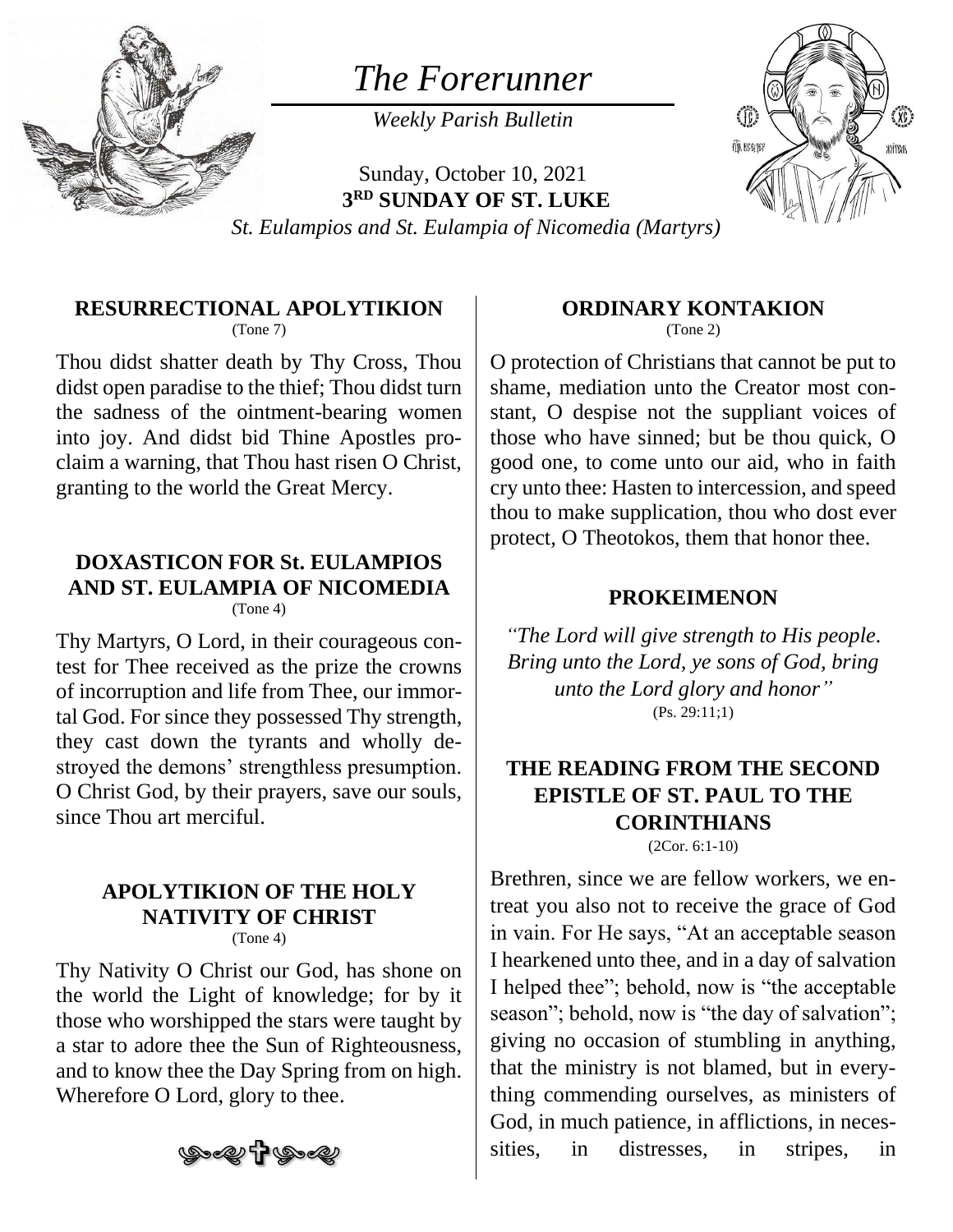imprisonments, in tumults, in labors, in vigils, in fasts, in purity, in knowledge, in longsuffering, in kindness, in the Holy Spirit, in love unfeigned, in the word of truth, in the power of God; by the weapons of righteousness on the right hand and on the left, by glory and dishonor, by evil report and good report; as deceivers, and yet true; as unknown, and yet well known; as dying, and, behold, we live; as chastened, and not killed; as sorrowful, yet always rejoicing; as poor, yet making many rich; as having nothing, and yet possessing all things.

#### **THE READING FROM THE HOLY GOSPEL ACCORDING TO ST. LUKE** (Luk. 7:11-16)

At that time, Jesus went to a city called Nain, and many of His disciples and a great crowd went with Him. As He drew near to the gate of the city, behold, a man who had died was being carried out, the only son of his mother, and she was a widow; and a large crowd from the city was with her. And when the Lord saw her, He had compassion on her and said to her, "Do not weep." And He came and touched the bier, and the bearers stood still. And Jesus said, "Young man, I say to you: arise." And the dead man sat up, and began to speak. And Jesus gave him to his mother. Fear seized them all; and they glorified God, saying, "A great prophet has arisen among us!" and "God has visited His people!"

### **A MESSAGE FROM THE PRIEST** *By: Fr. Michael Gillis*

### **"Homily for Thanksgiving"**

For Thanksgiving, the archdiocese suggests that we chant "Glory to God for All Things: An Akathist of Thanksgiving." Perhaps after Matins on Monday, October 11, I will chant this

akathist in the Church with whoever is there. However, I am providing you with the link to its location on the archdiocese website so that you can chant it (or read it, or part of it) with your family at home. (On Sunday I will have a few copies at Church in modern English for those who prefer it.)

"Glory to God for all things" were the last words of St. John Chrysostom as he died alongside the road while he was being marched, sick and cold in the winter, into exile (for the second time). The akathist of Thanksgiving was written by a prisoner in a communist gulag thanking God also for all things.

Isn't it strange how much easier it is to thank God when you have almost nothing, than it is when you have much more than you need? I have noticed this in myself. I am very thankful to God when I have a little bread (when I might not have any), but when I have bread going mouldy because I have so many other things to eat, I forget to give thanks. When we have abundance, we have to force ourselves to give thanks, otherwise we won't.

One of the ways we can force ourselves to remember to give thanks is to actively seek ways to give to those in want. St. John Chrysostom said, when asked why God created the world such that a few would be very rich and the majority be very poor, St. John said that it was in order that those in abundance could be saved by giving away their abundance, and so that those who relied on the generosity of others could be saved through thanksgiving. Maybe if we want to feel more thankful, we need to give away more of our abundance.

One of my favourite verses in this akathist hymn is the following:

*"No one can put together what has crumbled into dust, but You can restore a conscience*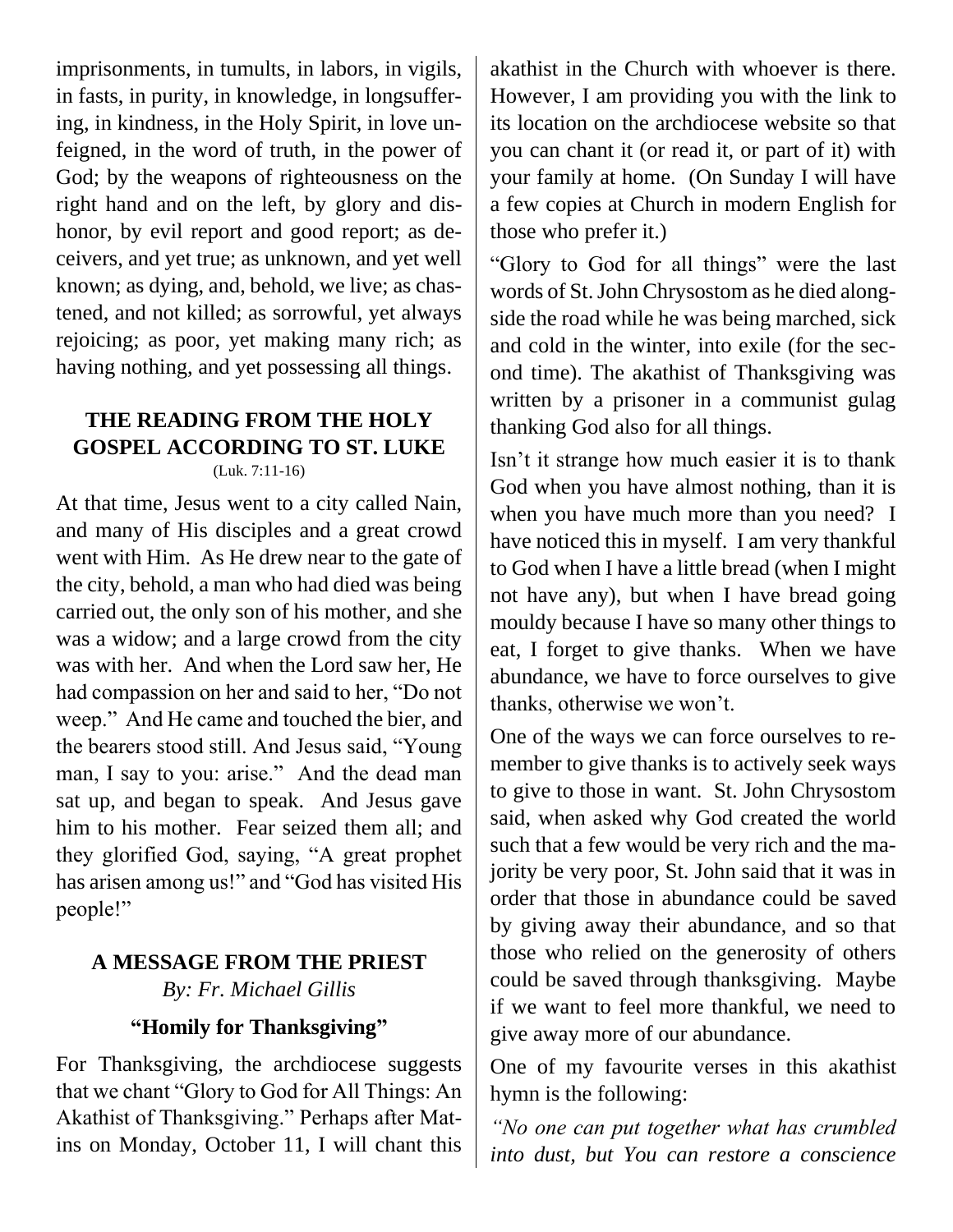*turned to ashes. You can restore to its former beauty a soul lost and without hope. With You, there is nothing that cannot be redeemed. You are love; You are Creator and Redeemer. We praise You, singing: Alleluia!"*

The beauty of repentance is that no matter how "crumbled to dust" and "turned to ashes" my soul and conscience have become, God can fix it. God can heal and restore what I have destroyed, what my messy and confused life in this world has destroyed. Repentance isn't me getting my act together. I've tried: it cannot be done. Repentance is bringing the dust and ashes of my life to Him, offering Him all that I have—which is dust and ashes.

God is the One who does the fixing and restoration part. I do the offering part. Of course, this is a process that takes a lifetime, probably more. I'm continually having to be set free from my delusion that there are still a few "pretty good" parts of my life that I can offer to God. Life itself reveals to me again and again that even the parts that seem to me to be "pretty good" are merely dust and ashes too.

It's like the time I hired a builder to rebuild the mantelpiece over our fireplace. He came in and said the whole thing needed to be torn out. I protested a little, and the builder pushed his finger through the beautiful varnish into the rotted wood beneath. I remember thinking, "Why did he do that? He destroyed the beautiful varnish." Like that builder, God is using life to poke holes in my varnish, to reveal that even the parts that look fine to me are also

corrupted to the core.

God loves us so much that he receives us, and receives us with joy, the way we are. But he loves us too much to allow us to stay the way we are.

### **PARISH ANNOUNCEMENTS**

If you wish to announce something on The Forerunner, please e-mail Elias Neto at [neto.elias@aol.com](mailto:neto.elias@aol.com) by Thursday

- Fraser Valley Orthodox Youth Group every Thursday, 7:00 pm. Address: 2051 Windsor Street, Abbotsford. For questions, contact:  *[fraservalleyorthodoxyouth@gmail.com](mailto:fraservalleyorthodoxyouth@gmail.com)* Please note that due to Health Restrictions, masks are mandatory for those attending.
- This week (October 10 to 16) will be a regular week with Matins (9:00 am) and Liturgy (10:00 am) on Saturday and Sunday. Please remember that we ask the congregation to wear masks to the Saturday Matins and Liturgy. Monday, Wednesday and Friday mornings we will serve daily Matins at 7:00 am. Wednesday (7:00 pm) and Saturday (6:00 pm) we will serve Vespers with time for confession afterward.
- Fr. Michael will be away from Monday 10/18 to Friday 10/22. There will be no services at the church during his absence.

For pastoral care, please contact:

*The Very Rev. Fr. (Abouna) Michael Gillis Ph: (604) 512-1013 E-mail: frmichaelg@gmail.com*

This Bulletin is a publication of:

HOLY NATIVITY ORTHODOX CHURCH 4828 216A Street, Langley, BC V3A 2N5 *Thank you for your presence today!*